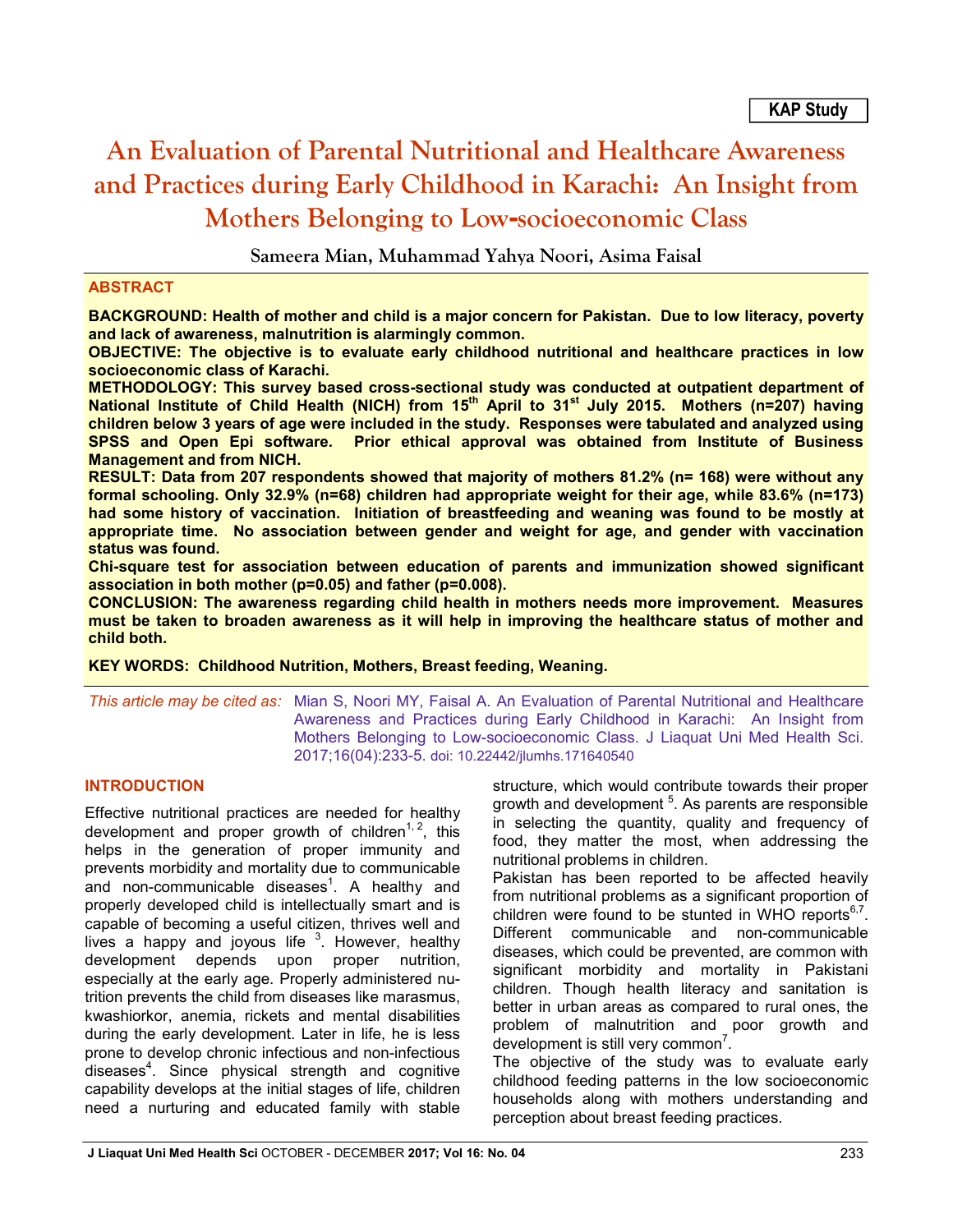**An Evaluation of Parental Nutritional and Healthcare Awareness and Practices**

## **METHODOLOGY**

A survey based cross-sectional study conducted on 207 mothers during  $15<sup>th</sup>$  April to  $31<sup>st</sup>$  July 2015 at the National Institute of Child Health OPD, Karachi. Ethical approval and permission was taken from the Health Management Department, College of Business Management, and Ethical Review Committee of NICH. Lowa feeding Scale $8-10$ , a close ended questionnaire used to collect data. Before administrating it was modified, validated and translated into local languages. Using 85% response distribution, 95% Confidence level and 5% margin of error, a sample size of 195 was calculated with Raosoft® calculator. Systematic random sampling was used to select every second mothers attending healthcare facility with random start. Mothers aged ≥18 years having children below 36 months of age were included in the study. Responses were analyzed using IBM SPSS (version  $22$ )<sup>11</sup> and Open Epi software<sup>12</sup>. A p-value of 0.05 was used as statistically significant.

## **RESULTS**

Data from 207 mothers were collected. Most of the mothers were between 18 and 24 years of age (51.2%, n=106), while 36.2% (n=75%) were between 25-31 years, 12.6% (n=26) were above the age of 32. More than two-thirds of the mothers had not received any formal schooling (81.2%, n= 168). Most of them (61.4%, n=127) lived in extended family system. 54.1% (n=112) of fathers were also without any schooling. Most the families had monthly incomes of less than Rs. 20,000 (91.3%, n=199).

At the time of the visit 33.3 %( n=69) children, for whom the mothers were seeking medical advice, were less than three months of age (Table I). Only 32.9% (n=68) had the appropriate weight according to their age, 83.6% (n=173) had a history of immunization. The association between infant gender and whether the infant had weight appropriate for age was insignificant (p=0.185). Chi-Square test for the association of mother's education and immunization showed significant (p=0.05) association between the two variables. Educational status of fathers and immunization status of the child also had significant association (p=0.008). No association between gender and weight for age, and gender with vaccination status was found.

Most of the mothers started breastfeeding within the first hour after birth (86.9%, n=180). 97.6% (n=202) of mothers considered breastfeeding to be an ideal approach**,** while 80% (n=167) considered it to be more convenient as compared to formula feeding. The motivation mostly came from the mothers themselves (34.3%, n=71), while a considerable number was motivated by healthcare professionals at the antenatal clinics or elsewhere (30%, n=62). Among children more than six months of age (n=176), half had their weaning started at the age of 4-6 months (n=85, 48.29%).

#### **TABLE I:**

| Age (Months) | N   | %    |
|--------------|-----|------|
| $\leq 3$     | 8   | 3.9  |
| $3-6$        | 17  | 8.2  |
| $7 - 12$     | 69  | 33.3 |
| $13 - 18$    | 38  | 18.4 |
| 19-24        | 38  | 18.4 |
| 25-30        | 15  | 7.2  |
| 31-36        | 22  | 10.6 |
| <b>Total</b> | 207 | 100  |

## **AGE OF BABIES, FOR WHOM THE MOTHERS WERE VISITING HEALTHCARE FACILITY**

## **DISCUSSION**

Our results showed that majority of the parents were without formal schooling. More than two thirds of the children, who were brought to the healthcare facility, had weight that was below the appropriate standard weight for their age and were lower than the  $50<sup>th</sup>$ Percentile weight-for-age as per World Health Organization. These findings appropriately reflect the sad state of affairs in the country and highlight the dire need of directing our attention towards malnutrition as under-five mortality rate is among the highest in the region (8.1% in 2015), close to the developing African Countries  $6,13$ . There was a significant association between the educational status of parents and the status of immunization of their children of both mother (p=0.05) and father (p=0.008). This highlights the importance of literacy and health literacy in particular, which has generally been reported to be low in our population<sup>14</sup>

Breastfeeding and weaning practices of the mothers mostly seemed satisfactory, and most of the mothers were observed to be practicing breast-feeding along with properly introduced weaning. A recent study from Karachi however, shows that a significant majority of working mothers, adopt bottle-feed for their children<sup>15</sup>. The result of the current study showed that the motivation for breast-feeding was mainly from the healthcare providers, which was a good sign and contrary to the common belief that efforts of health professional and awareness program does not plays any role in this regard. Since these practices have a very important role in proper childhood development, it